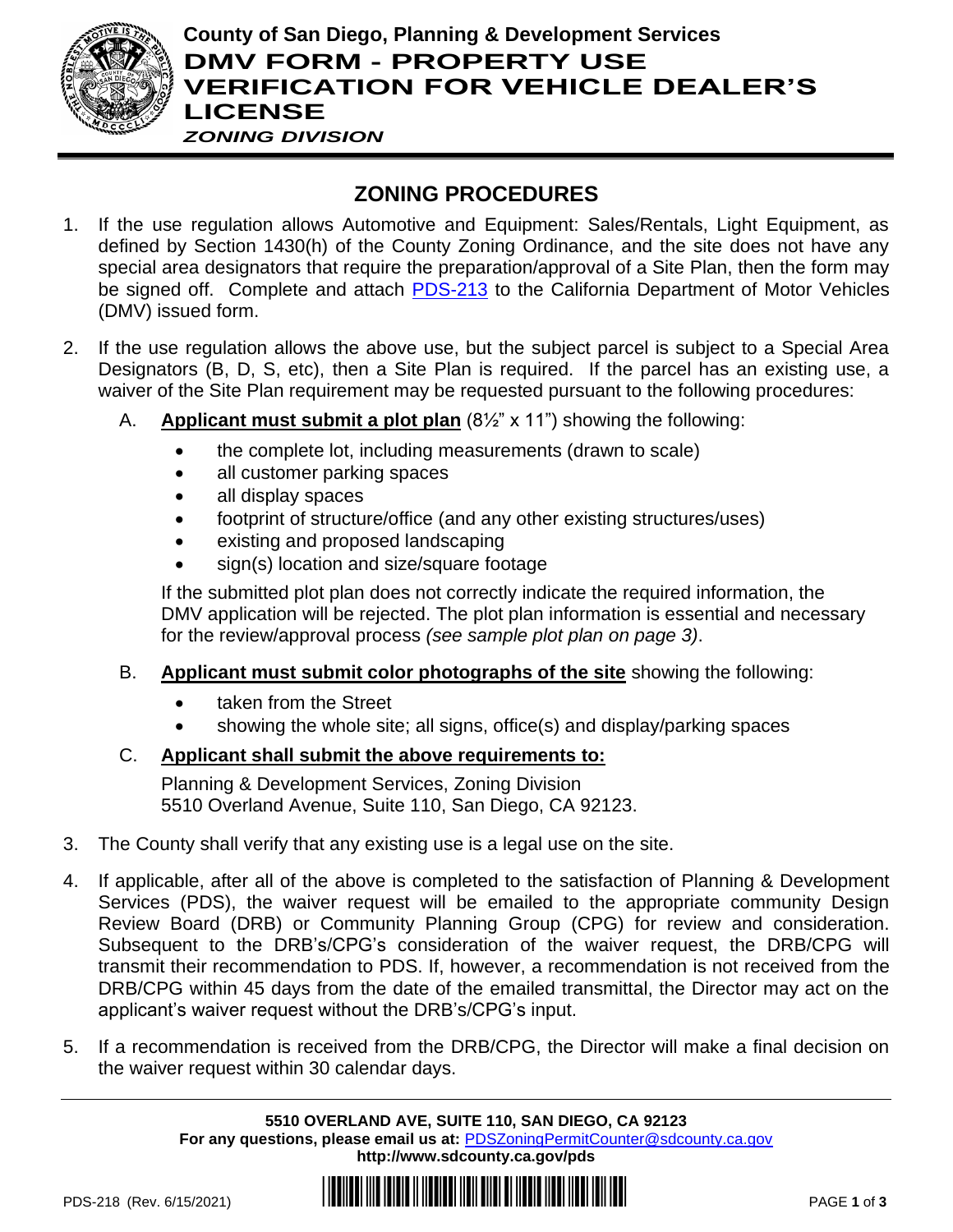

6. If these waiver procedures are not followed, then a Site Plan application must be submitted and processed by PDS.

**NOTE:** This procedure does not apply to the following uses as defined by the DMV: Vehicle Auto-Broker (office and sign only, no retail sales) or Vehicle Dealer- Wholesale Only (no retail sales, if office is in an existing building). Although these uses may not require the preparation/approval of the Site Plan, they may qualify as a Home Occupation pursuant to Section 6156(m) of the County of San Diego Zoning Ordinance.

**(Please see Sample Plot Plan on page 3)**